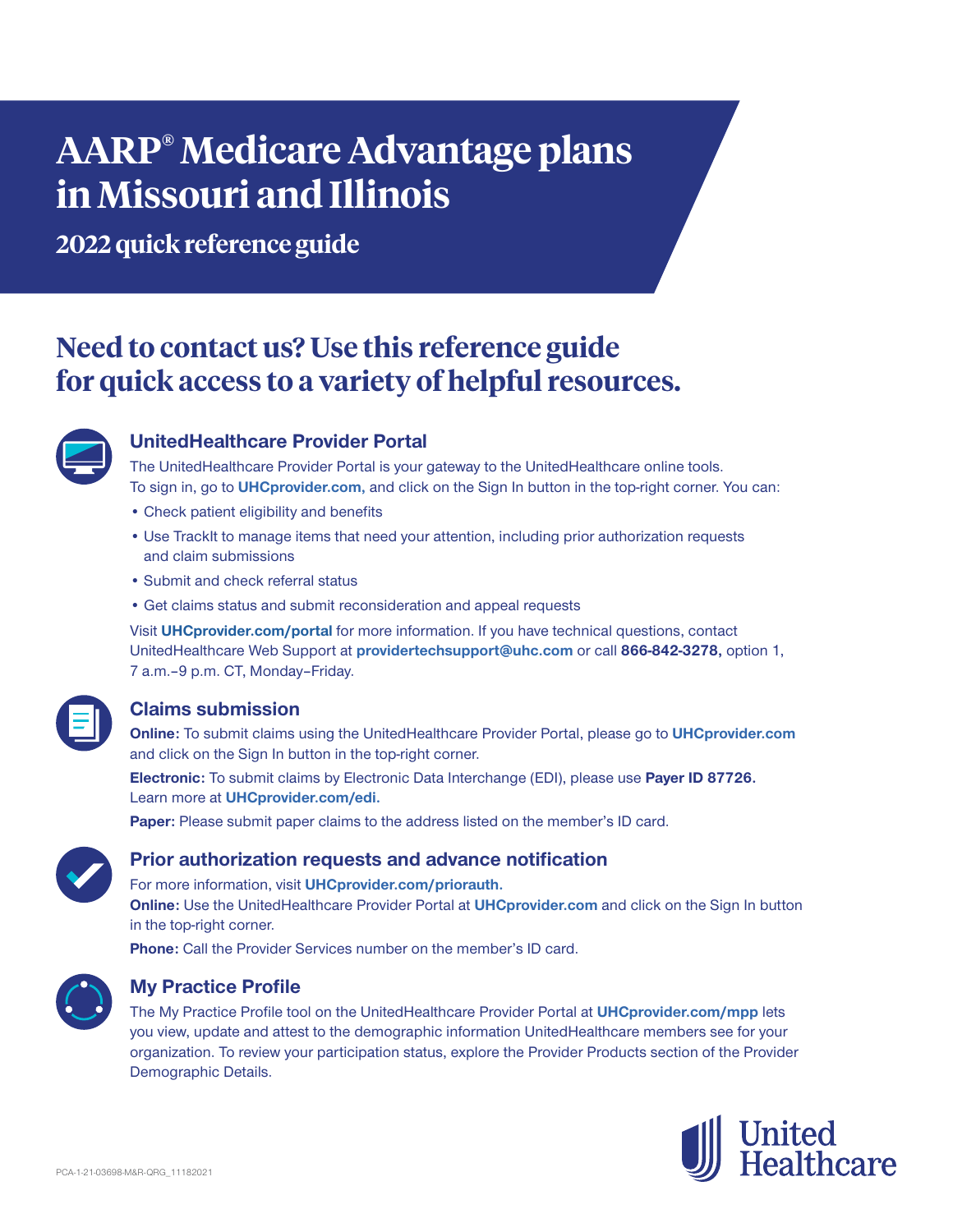

# **Telehealth (virtual visits)**

- UnitedHealthcare Medicare Advantage members have coverage for telehealth with contracted network health care professionals for medical and behavioral/mental health care
- If you're looking to deliver care virtually, we have resources, training, best practices and reimbursement policies at **UHCprovider.com/telehealth**

You'll find our telehealth service protocols in the administrative guide at **UHCprovider.com/guides.**



#### **Behavioral and mental health services**

Please refer to the member's ID card for their behavioral and mental health provider phone number.

**Prescription medications**

**optumrx.com** Mail order

- Call **800-791-7658,** Monday–Friday, 8 a.m.‒8 p.m. CT
- Fax 800-491-7997

Oral drug prior authorization requests **covermymeds.com/epa/optumrx**

- Call **800-711-4555,** option 1
- Fax 800-527-0531

Injectable drug prior authorization requests

• Call **800-711-4555,** option 2



## **UnitedHealthcare Vision**

#### **spectera.com**

Routine vision care

• Call **800-638-3120,** Monday–Friday, 7 a.m.–10 p.m., and Saturday, 8 a.m.–5:30 p.m. CT



# **UnitedHealthcare Hearing**

#### **uhchearing.com**

For routine hearing services and plans offering hearing aids covered through UnitedHealthcare Hearing, members must receive hearing aids from a UnitedHealthcare Hearing network provider. Contact UnitedHealthcare Hearing directly with any questions. • Call **855-523-9355,** Monday–Friday, 8 a.m.–8 p.m. CT



#### **UnitedHealthcare Dental**

**uhcdental.com** Routine dental care • Call **877-816-3596,** Monday–Friday, 7 a.m.–10 p.m. CT



#### **Other resources**

You'll find information in the care provider administrative guide at **UHCprovider.com/guides.** If you can't find the information you need on **UHCprovider.com**, call **Provider Services** at **877-842-3210,** 8 a.m.–8 p.m. ET, Monday–Friday.

#### **Questions?**

If you have questions, please contact your provider advocate, provider relations or network management representative at **UHCprovider.com/contactus** > Network Contact.

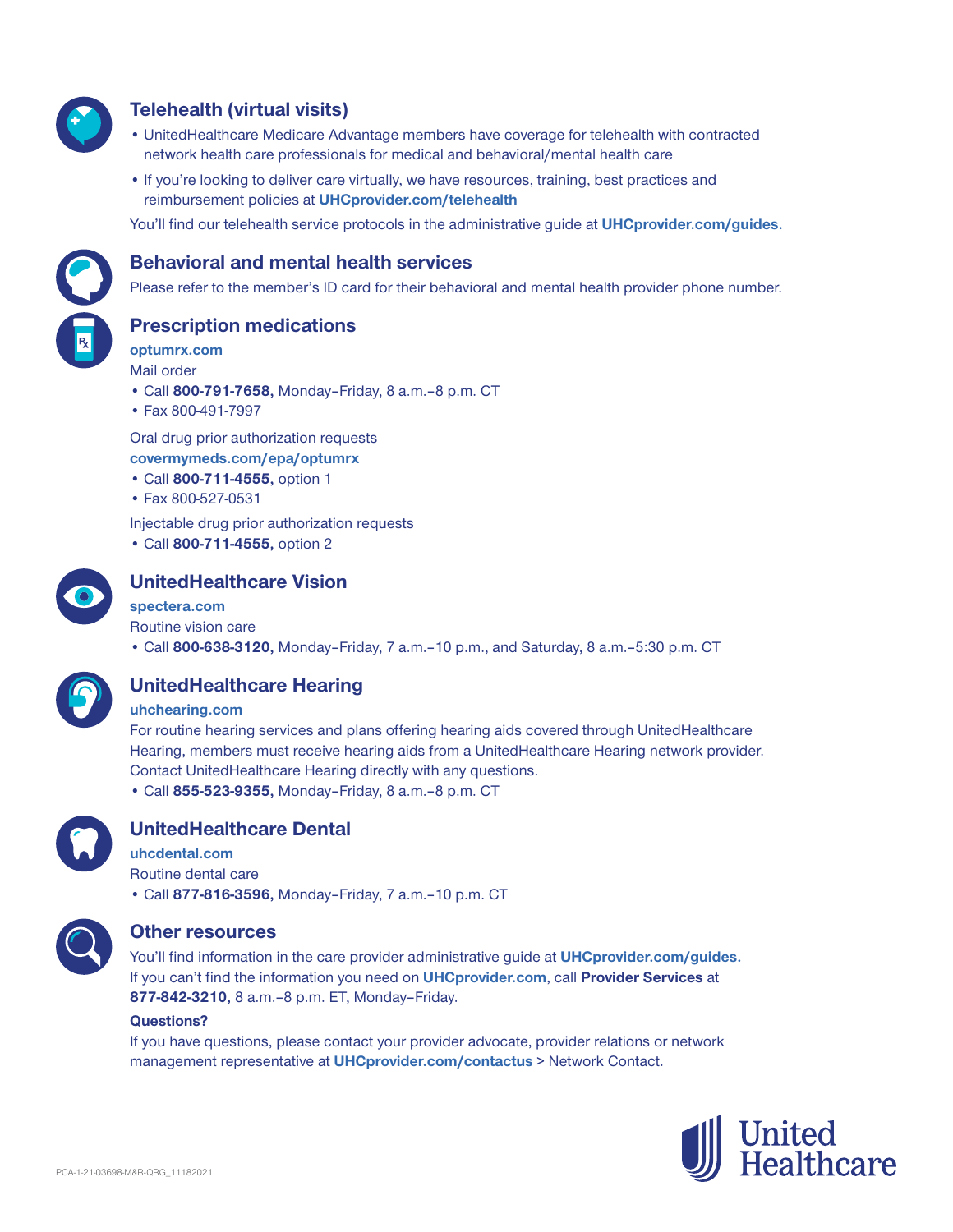## **Sample ID cards**





Sample member ID cards for illustration only; actual information varies depending on payer, plan and other requirements.